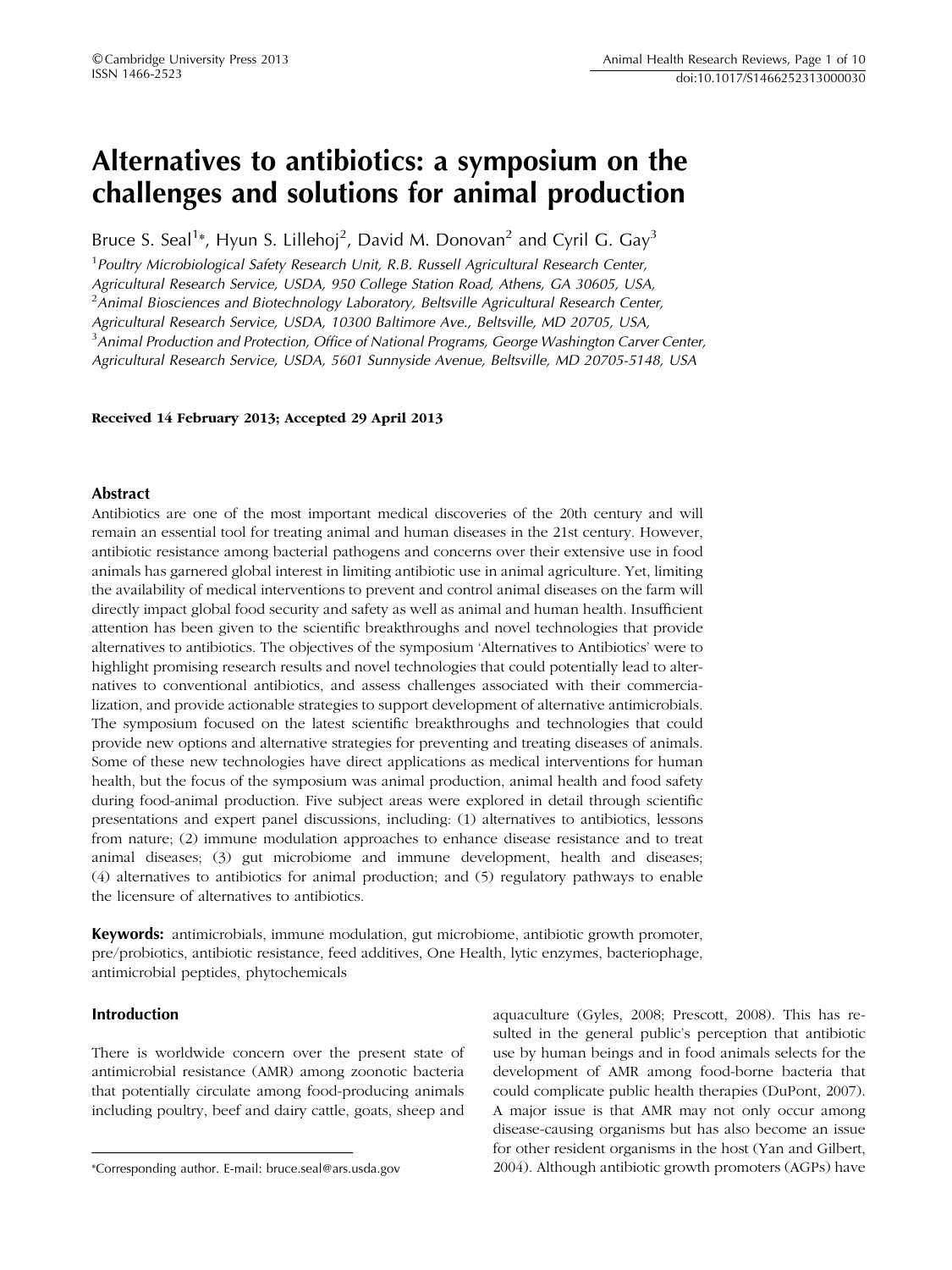been successfully utilized during food-animal production since their efficacy was first described during the 1940s, the exact modes of action are not fully understood and are probably multi-factorial (Gaskins et al., 2002; Dibner and Richards, 2005; Niewold, 2007). Sub-therapeutic use of antibiotics as growth promoters in animal feeds was discontinued in the European Union (Regulation EC No. 1831/2003 of the European parliament and the council of 22 September 2003 on additives for use in animal nutrition; Castanon, 2007). The concern over AMR and use of AGPs may be justified with increasing incidences of antibiotic resistance among bacterial pathogens (NAS, 2006; Gyles, 2008; Prescott, 2008) including bacteria from healthy animals (Persoons et al., 2010). Consequently, there is a need for developing novel intervention methods including narrow-spectrum antimicrobials and probiotics that selectively target pathogenic organisms while avoiding killing of beneficial organisms (NAS, 2006).

However, AGP bans have had a negative impact on animal health and productivity in some countries (Casewell et al., 2003). Therefore, reducing AGPs creates challenges for the animal feed and feed additive industries. Effective alternatives to AGPs are urgently needed to help maintain current animal production levels without threatening public health and this should stimulate new research (Millet and Maertens, 2011).

Because of the need for alternative or novel approaches to conventional antibiotics (NAS, 2006; Lloyd, 2012), a symposium entitled 'Alternatives to Antibiotics: Challenges and Solutions in Animal Production' was hosted by The World Organisation for Animal Health (formerly the Office International des Epizooties, or OIE) in Paris, France on 28–29 September 2012. This meeting focused on novel antimicrobials for animal production, animal health and food safety (http://www.ars.usda.gov/alternativestoantibiotics/). There were five principal subjects that included: (1) alternatives to antibiotics, lessons from nature; (2) immune modulation approaches to enhance disease resistance and to treat animal diseases; (3) gut microbiome and immune development, health and diseases; (4) alternatives to antibiotics for animal production; and (5) regulatory pathways to enable the licensure of alternatives to antibiotics. Although the symposium focused primarily on technologies that could potentially lead to new options and alternative strategies for preventing and treating diseases of animals, some of the new technologies could also provide the means for a 'One Health' approach (http://www.onehealthinitiative.com/) and could have direct applications as medical interventions for human health and food safety.

# Session 1: alternatives to antibiotics, lessons from nature

The observation of the antagonistic effects that one microbe can exert on another led to the discovery of

antibiotics, such as penicillin produced by Penicllium notatum, followed by isolation of actinomycin and streptomycin that resulted in tremendous successes for treating human and animal diseases caused by bacteria (Demain, 2006, 2009). Consequently, the discovery of additional antimicrobials from nature could potentially lead to even more wide-ranging novel medical interventions alternatives to conventional antibiotics (Joerger, 2003). Gene-encoded natural antibiotics that have gained recent attention include host-derived antimicrobial peptides (AMPs) such as defensins and cathelicidins that provide a protective response against bacterial infection and are a principal component of innate immunity in vertebrates (Sang and Blecha, 2008). For instance, antimicrobial activities of porcine host defense peptides (HDPs) are a large group of innate immune AMPs that possess antibacterial activity (Sang and Blecha, 2009). Cathelicidins are HDPs that were first described in mammals and are also found in birds that exhibit both antimicrobial and immunomodulatory activities (van Dijk et al., 2009, 2011) that could potentially be used to control pathogens such as Campylobacter jejuni (van Dijk et al., 2012). Other peptides such as lactoferricin B (LfcinB), a 25-residue peptide derived from the N-terminal domain of bovine lactoferrin (bLF), and synthetic derivatives of this peptide cause depolarization of the cytoplasmic membrane in susceptible bacteria and have antimicrobial activity (Liu et al., 2011). AMPs, such as cecropins (Boman et al., 1991) and magainins (Zasloff, 1987) are produced by insects and amphibians, respectively, while bacteriocins produced by lactic acid bacteria (LAB) generally function to suppress competitor species that are primarily active against other Gram-positive bacteria (Cotter et al., 2005) that could be used to control deleterious bacteria.

Prebiotic and probiotic approaches entail the use of microbial food supplements that beneficially affect the host by improving its intestinal microbial balance (Gibson and Roberfroid, 1995). Dietary administration of sporeforming bacteria can be applied so that the natural balance of an animal gut microflora can be restored and returned to its normal nutrition, growth and health status (Fuller, 1989). Investigators have used the term 'synbiotic' to describe the use of probiotic and prebiotic mixtures that may have beneficial effects on animal or human gastrointestinal systems (Kolida and Gibson, 2011). These approaches have been utilized during food-animal production to improve health but there remains a need to assess their effectiveness and mechanisms of action (Huyghebaert et al., 2011; Kenny et al., 2011). Dietary administration of mannanoligosaccharides (MOSs) induced changes of gut morphology and lowered the pH of excreta reflecting a reduced bacterial challenge in the intestine of pigeons, and therefore, MOS has potential as a prebiotic strategy in birds (Abd El-Khalek et al., 2012). Probiotic bacteria have a positive effect on gastrointestinal function, such as newly described bacterium isolated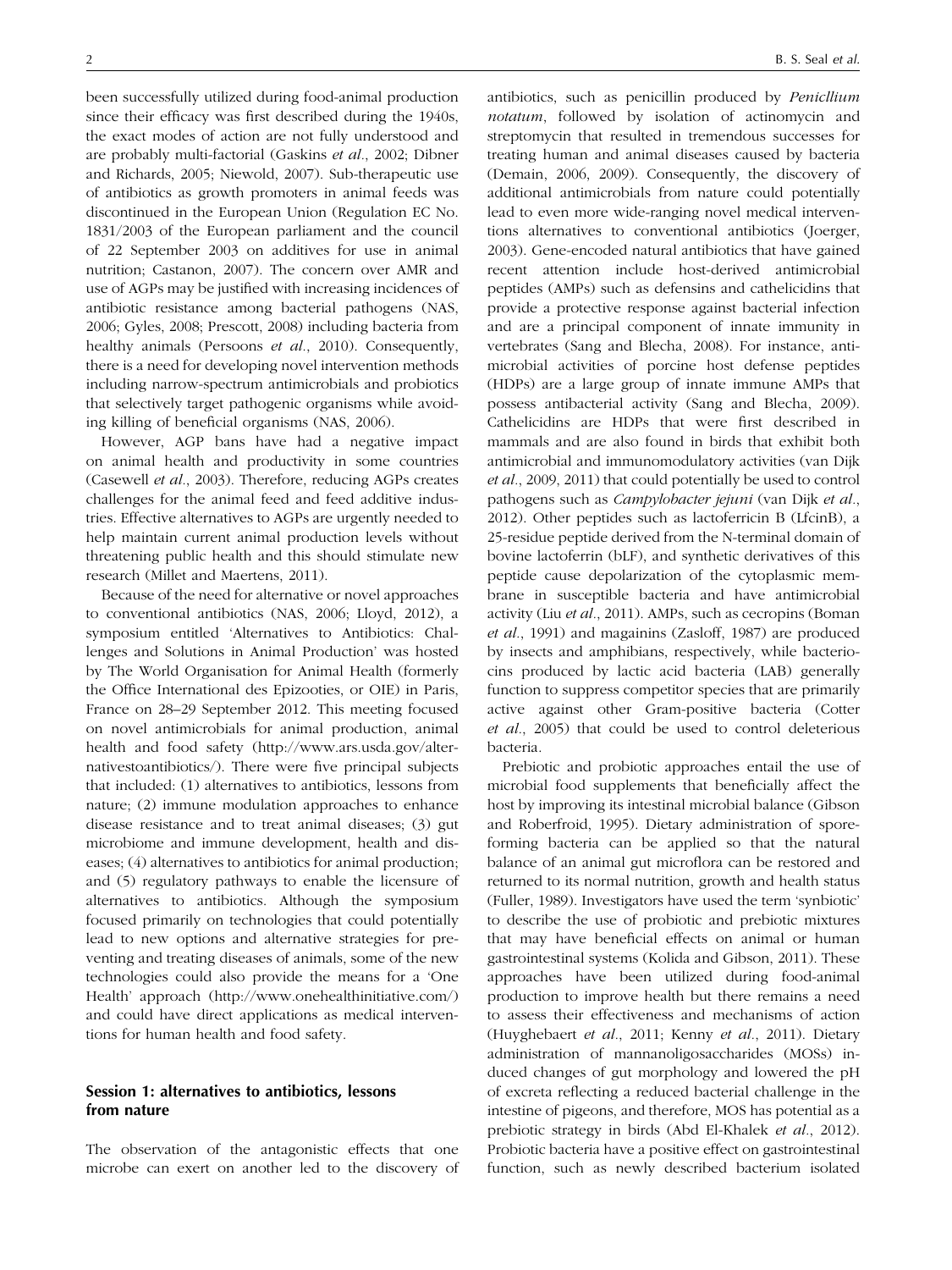from the cecum of broiler chickens, Butyricicoccus pullicaecorum, which was reported by Dr Richard Ducatelle (Eeckhaut et al., 2008). Patients with inflammatory bowel disease have lower numbers of Butyricicoccus bacteria in their stools and oral administration of this bacterium improved gastrointestinal epithelial barrier function, indicating the bacterium may be a useful probiotic (Eeckhaut et al., 2012). Yeast species have also been used as probiotics (Hatoum et al., 2012) and for delivery of enzymes in animal feeds (Beg et al., 2001; Haefner et al., 2005). Consequently, development of genetically engineered yeast and bacterial cells expressing antibacterials may have potential as probiotics (Biliouris et al., 2012).

Bacteriophages have been utilized as treatments for bacterial diseases in Eastern Europe (Sulakvelidze, 2005), and there are reports of successful use of bacteriophages in poultry (Atterbury et al., 2007) and of early work in cattle (Smith et al., 1987), but much remains to be done to convince the pharmaceutical industry in Europe or North America that the approach is effective (Pirnay et al., 2011; Brüssow, 2012). A bacteriophage cocktail that targets Listeria monocytogenes contaminants on ready-to-eat (RTE) foods containing meat and poultry products was granted approval during 2006, which was the first time that the US Food and Drug Administration (FDA) accepted the use of a bacteriophage preparation as a food additive (Bren, 2007). Preparations of bacteriophages are commercially available in many parts of the world and Dr Kim Jae-Won from South Korea presented the use of bacteriophage applications to reduce mortality in poultry due to Salmonella Gallinarum and Pullorum. Another report at the conference included the use of a lytic phage to treat a fatal neonatal meningitis Escherichia coli infection of rats (Pouillot et al., 2012). An important extension to bacteriophage therapy is the use of phage lytic enzymes (PLEs) that digest the bacterial peptidoglycan, especially of Gram-positive bacteria, as a novel class of alternative antimicrobials (Fischetti, 2008; Schmelcher et al., 2012a). Dr David Donovan reported that PLEs can be applied externally and have a variety of biochemical activities that can be fused into recombinant chimeric molecules that synergistically retain their parental activities to digest bacterial cell walls thereby avoiding resistance development (Schmelcher et al., 2012b). Many of these enzymes are highly species-specific (Simmons et al., 2010) and their cell wall binding (CWB) domains can also be used for bacterial detection systems (Schmelcher et al., 2010).

Although there initially may be concerns over using recombinant DNA produced enzymes as feed additives for food production animals, recombinant synthesized enzymes such as phytases and carbohydrases are commercially produced and sold for feed additive purposes during monogastric food-animal production (Adeola and Cowieson, 2011). Proteases added to broiler feed were reported to have a beneficial effect by increasing the feed conversion ratio and lowering levels of Clostridium perfringens in the ileum (Buttin et al., unpublished data). There are a wide variety of enzymes marketed commercially for poultry feed additives, many of which are produced as recombinant proteins in yeast commercially and sold as a lysate, which argues for the economic feasibility of further developing enzyme additives (see http://www.dsm.com/en\_US/html/dnpna/anh\_enzymes\_ home.htm; http://www.ublcorp.com/; http://biosciences. dupont.com/industries/animal-nutrition/enzymes/; http://www.novozymes.com/en/solutions/agriculture/ animal-nutrition/). Production of enzymes by Pichia pastoris can serve as a potential source for biochemical or animal feed studies (Johnson et al., 2010) and dietary use of encapsulated lysozyme (Zhong and Jin, 2009), as a feed additive in the diet of chickens significantly reduced the concentration of C. perfringens and gastrointestinal lesions due to the organism in the ilium (Liu et al., 2012a). Interestingly, xylanase added to a wheat-based diet alleviated the pathological effects of C. perfringens in broiler chickens (Liu et al., 2012b).

Phytogenic feed additives comprise a wide variety of herbs, spices and products derived from these materials that include essential oils have proven to benefit food-animal production (Windisch et al., 2008; Wallace et al., 2010). Following immunization and infection with Eimeria tenella, chickens fed phytonutrientsupplemented diets showed increased body weights, higher antibody levels and greater lymphocyte proliferation compared with non-supplemented controls (Lee et al., 2011). At the conference it was reported that pyrosequencing was utilized as an improvement over manual counting of fecal oocysts to demonstrate reduced Eimeria maxima in the gastrointestinal system of broiler chickens following feeding of phytonutrients (Lillehoj et al., unpublished data). More specifically, allyl methyl sulfide (AMS) as a lead compound of volatile garlic metabolites was reported to exhibit an antibacterial effect against the swine pathogen Actinobacillus pleuropneumoniae that also resulted in reduced pathology from disease (Becker et al., 2012). Organic acid feed supplements such as caprylic acid reduced Salmonella enterica serovar Enteritidis colonization in broiler chickens and potentially reduced the pathogen's ability to invade intestinal epithelial cells by down-regulating key bacterial invasion genes (Kollanoor-Johny et al., 2012). Also of note is that copper (Cu) and zinc (Zn) at greater than physiological levels have been proposed to be used as alternatives to antibiotics during food-animal production. However, resistance to copper can be conferred by a plasmid-borne transferable copper resistance gene (tcrB) reported in Enterococcus faecium and Enterococcus faecalis, and a higher prevalence of tcrB-positive enterococci in piglets fed elevated copper compared to that in piglets fed physiologic copper levels suggests that supplementation of copper in swine diets selected for resistance (Amachawadi et al., 2011).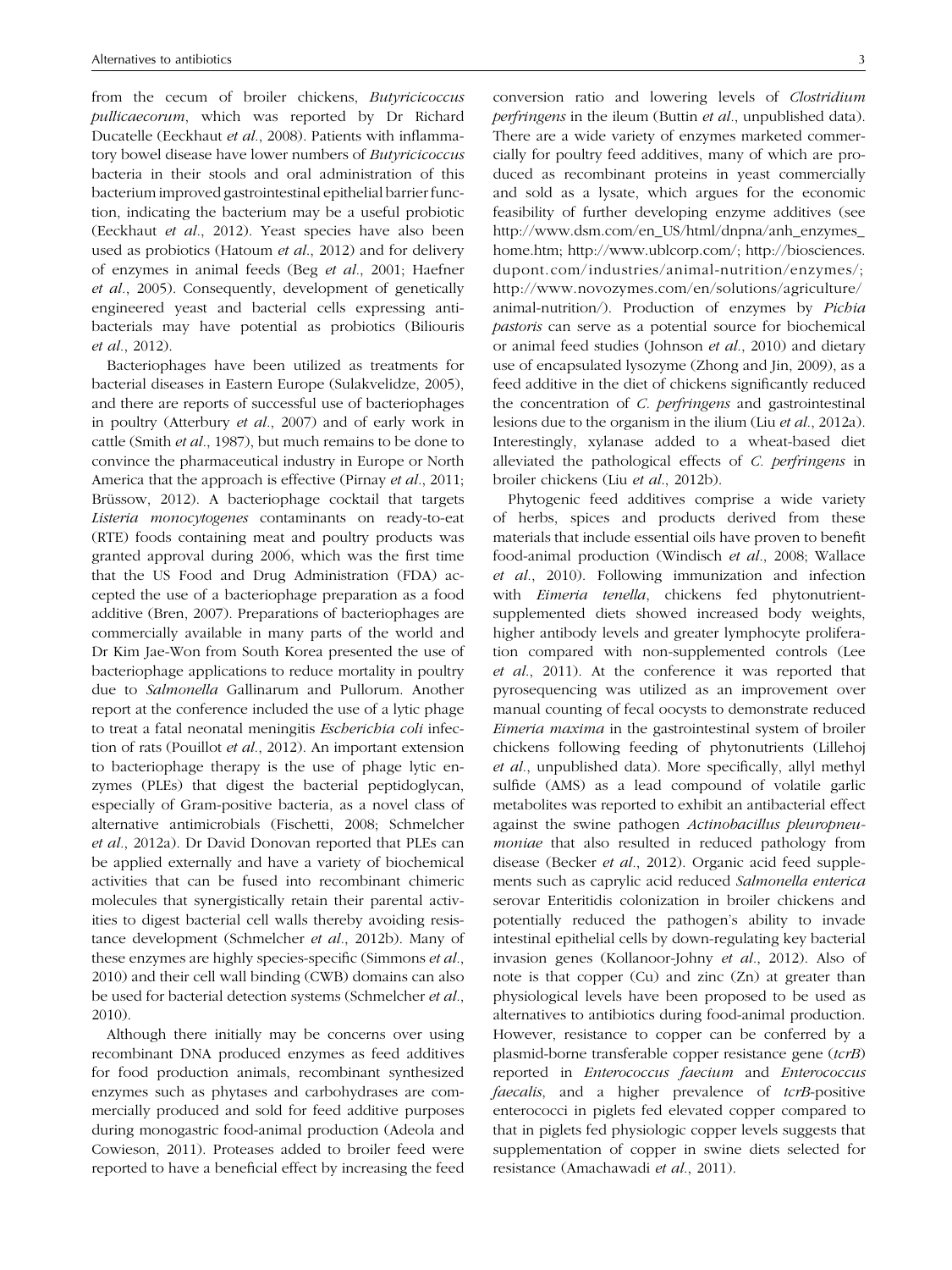# Session 2: immune modulation approaches to enhance disease resistance and to treat animal diseases

Session 2 of the 'Alternatives to Antibiotics' conference focused on immune modulation of the host and immunederived therapeutics as approaches to enhance disease resistance and treat infections during food-animal production. As noted, HDPs were first investigated because of their AMP activity, but have since been studied because of their immunomodulatory activities. For example, cathelicidins can activate antigen presenting cells (APCs) stimulating immune responses (Wuerth and Hancock, 2011). In mice, a cathelin-related AMP regulates both Band T-cell functions during adaptive immune responses (Kin et al., 2011). Interestingly a truncated version of fowlicidin-1, a chicken cathelicidin AMP, was not toxic to eukaryotic cells and protected mice from lethal infections induced by methicillin-resistant Staphylococcus aureus (Bommineni et al., 2010). Furthermore, cathelicidins in chickens are expressed in a broad range of tissues, indicating their important role in avian immune defense (Achanta et al., 2012). A novel lymphocyte-derived poreforming protein, chicken NK-lysin, has cytotoxic activity against invasive sporozoites of Eimeria acervulina and E. maxima, but exhibited no bactericidal activity (Hong et al., 2008). Identification of NK-lysin from a chicken intestinal cDNA library led to synthetic peptides that had direct killing activity on apicomplexan parasites and could be utilized for protection against coccidiosis during poultry production (Lillehoj, unpublished data). Interleukins (ILs) and interferons (IFNs) are cytokines produced by a variety of cell types that stimulate development and differentiation of cells of the immune system or induce protective responses to pathogens such as bacteria and viruses (Steinbach et al., 2010). An update was presented on using a IL-2-based low-dose treatment that was effective in preventing mastitis in dairy cows (Zecconi et al., 2009), and a replication-defective adenovirus vector expressing IFN- $\alpha$  or porcine GMSF (granulocyte colony-stimulating factor) was capable of reducing symptoms caused by certain viruses (Brockmeier et al., 2009, 2012).

LAB have been utilized as probiotics during foodanimal production (Huyghebaert et al., 2011; Kenny et al., 2011) and dietary supplementation with direct fed microbials (DFMs) may result in energy re-partitioning to the immune system with an increase in antibody production (Qiu et al., 2012). Dietary feeding of probioticsupplemented feed reduced intestinal inflammatory cytokine expression and enhanced growth performance in poultry (Higgins et al., 2011). Furthermore, Bacillus subtilis strains may have anti-inflammatory effects in mice reducing symptoms of inflammatory bowel disease that are dependent on immunomodulatory responses (Foligné et al., 2012). Approaches utilizing pathogen-specific antibodies in animal feeds are based on the fact that transfer

of avian maternal antibodies from serum to egg yolk can confer passive immunity to embryos and neonates as was observed more than 100 years ago (Klemperer, 1893; Tini et al., 2002). Consequently, passive immunization by oral administration of specific antibodies is a possible approach as an alternative to antibiotic treatment to reduce gastrointestinal pathogens in human beings and animals. Specifically, based on treatment with specific antibodies targeting E. coli adherence-associated proteins (Cook et al., 2007), orally administered pathogen-specific antibodies may alleviate enteric diseases. This approach has been taken by using chicken egg-yolk antibodies (IgY) to lower gastrointestinal pathogens in broiler chickens and swine (Maiti and Hare, 2010).

# Session 3: gut microbiome and immune development, health and diseases

The gut microbiome and immune development, health and disease during food-animal production were the subjects of the third session. Resident microbes of the gastrointestinal system have become the subject of extensive investigations and it is becoming increasingly recognized that gastrointestinal organisms play important roles in health and disease (Clemente et al, 2012; Honda and Littman, 2012; Hooper et al., 2012; Isaacson and Kim, 2012; Kohl, 2012; Lozupone et al., 2012). The first plenary presentation by Dr Bret Finlay was a report on how intestinal microbiota, particularly during early human infancy, play critical roles in regulating immune responses associated with the development of allergic hypersensitivity and how associations between particular gut microbes and different disease phenotypes, as well as identified immune cells along with their mediator molecules are involved in allergy development. Interestingly, he reported a direct association between the use of antibiotics early in life and the development of increased severity of asthma with age (Russell and Finlay, 2012). Probably more related to food-animal production was the rumen microbiome research presented by Professor R. John Wallace and how the organisms involved with biomass conversion in the rumen may lead to discovery of new enzymes for production of biofuels (Hess et al., 2011) as well as the importance of the rumen microbiome to health and disease of the host (Khafipour et al., 2011; Mao et al., 2012; Newbold et al., 2012). Viruses, in particular bacteriophages, have a major impact on microbial communities (Mokili et al., 2012; Reyes et al., 2012) and within a microbial community the presence of clustered regularly interspersed short palindromic repeats (CRISPR) is an indicator of bacteriophage–host interaction (Bhaya et al., 2011). The rumen microbiome reportedly contains up to 28,000 different viral genotypes with prophage sequences outnumbering potential lytic phages by 2 *:* 1 with the most abundant types associated with the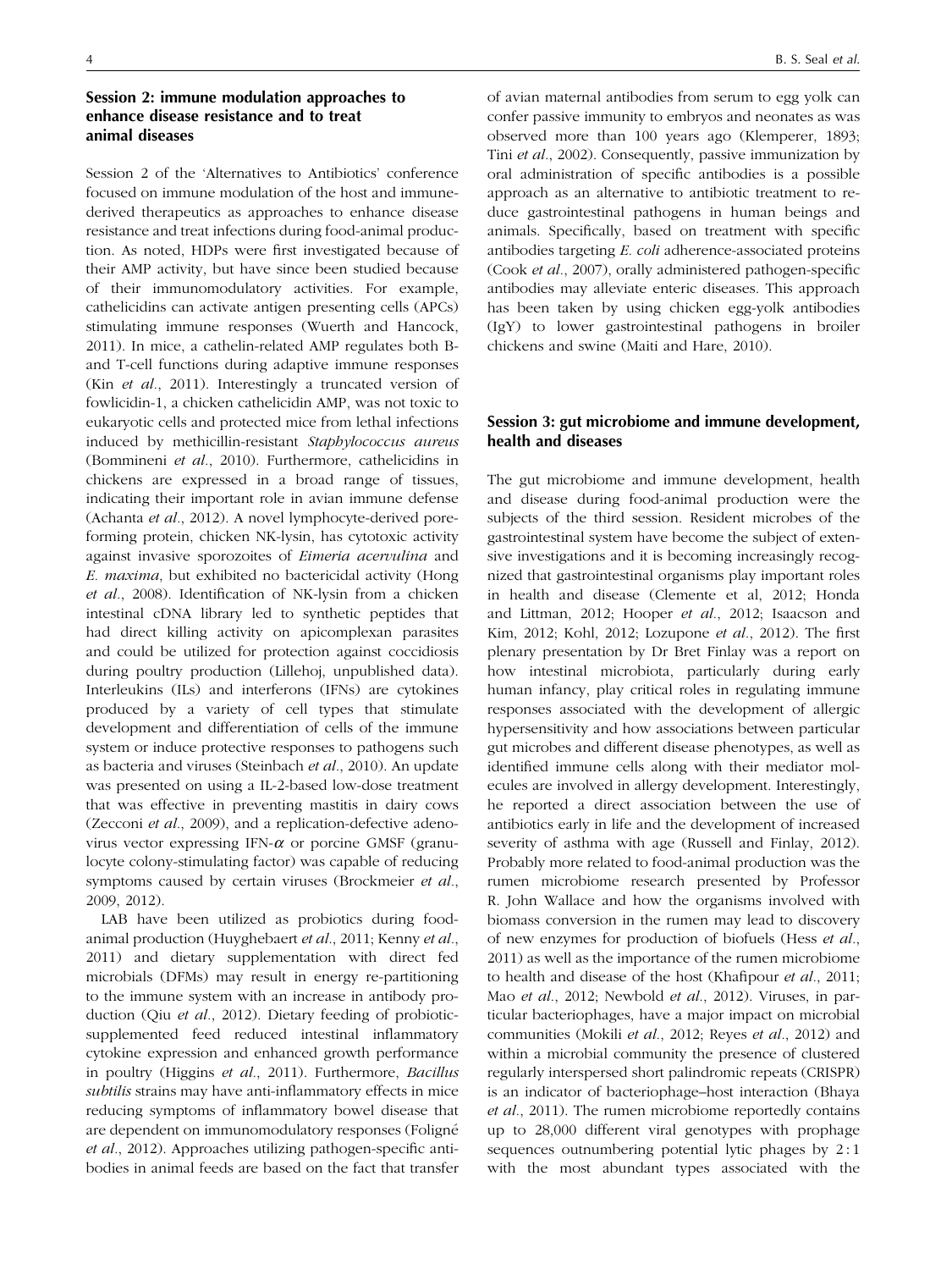dominant rumen bacterial phyla Firmicutes and Proteobacteria (Berg Miller et al., 2012).

Poultry have become one of the most, if not the most, prominent sources of animal protein worldwide, so it is no surprise that the chicken gastrointestinal microbiome is of major interest to investigators attempting to improve growth, health and food safety of poultry (Wise and Siragusa, 2007; Gyles, 2008; Kohl, 2012; Yeoman et al., 2012; Oakley et al., 2013). There appears to be a decrease in microbial diversity of the chicken gut at 14–16 days post-hatch that is associated with an alteration from skeletal to muscle growth (Lumpkins et al., 2010). Also, growth performance may differ between chicken breeds that could be associated with the gastrointestinal microbiome. However, there may always be variation among individuals probably due to initial bacterial colonization at post-hatch. It was reported that jejuna microbiota was dominated by lactobacilli (over 99% of jejuna sequences) and showed no difference between birds with high and low feed conversion ratios, while the cecal microbial community displayed higher diversity with 24 unclassified bacterial species significantly differentially more abundant between high versus low performing birds (Stanley et al., 2012).

# Session 4: alternatives to antibiotics for animal production

Antibiotics in feed, as stated previously, have been successfully utilized since the 1950s to promote growth during food-animal production (Gaskins et al., 2002; Dibner and Richards, 2005; Niewold, 2007). Consequently, there is a need to develop alternatives to AGPs that not only have antibacterial activities, but may also have a positive impact on feed conversion and/or growth of food-animals. Phytonutrients added to feed during food-animal production was previously discussed relative to antibacterial action, but these additives may also have beneficial effects such as improvement of host immunity or animal growth and production (Lee et al., 2011; Liu et al., 2012c). Professor Sergio Calsamiglia Blancafort whose principle interest is rumen physiology reported on a variety of approaches to regulate rumen function, including immunization with antigens against specific bacteria (Calsamiglia et al., 2010). Vaccine formulations or treatment with passive antibodies against Streptococcus bovis, Lactobacillus spp., and Fusobacterium nechrophorum reportedly reduced bacterial counts, improved rumen pH and increased average daily weight gain accompanied by greater feed efficiency (Calsamiglia, unpublished data). One of the more interesting approaches reported was that the growth-promoting effect of AGPs is highly correlated with the decreased activity of intestinal bile salt hydrolase (BSH), an enzyme that is produced by various gut microflora and that is involved in host lipid metabolism (Begley et al., 2006). BSH catalyzes conversion of conjugated bile salts to un-conjugated bile salts, and conjugated bile salts are needed to maintain efficient lipid digestion for absorption of fatty acids. Therefore, the decreased intestinal BSH activity in AGPtreated animals would increase a relative abundance of conjugated bile salts. Consequently, a BSH with broad substrate specificity from a chicken Lactobacillus salivarius strain was utilized to discover novel BSH inhibitors as feed additives to replace AGPs for enhancing the productivity and sustainability of food animals (Wang et al., 2012).

#### Session 5: regulatory pathways to enable the licensure of alternatives to antibiotics

The worldwide animal health market is estimated to be worth \$20.1 billion (USD), with the majority of this occurring in the USA and the EU (Hunter et al., 2011). The animal health industries are generally represented by the International Federation for Animal Health (IFAH; http://www.ifahsec.org/), which is comprised of member companies and other associations (http://www.ifahsec. org/who-we-are/members-associations/) with interests in veterinary medicines, vaccines or other animal health products. Although there are a wide variety of alternatives for antibiotics being investigated, the actual number of new commercial antimicrobials with antibiotic-like outcomes marketed has been minimal in number due to a variety of reasons. This has principally been due to the discontinuation of antibiotic research and development by pharmaceutical companies for more profitable drugs that require long-term treatment of human diseases or conditions (Shryock, 2004; Fox, 2006; Hunter et al., 2011). Certainly, intellectual property issues will be of concern because there is apparently no 'safe harbor research exemption' for a veterinary biological product manufactured using recombinant DNA or other site-specific genetic techniques in the USA (Lu et al., 2011).

Development of new antimicrobials must adhere to commercial development and registration processes that follow initial discovery and should include an assessment of animal health needs that will result in return on commercial investment along with consideration of the intellectual property (Hunter et al., 2011). Consequently, commercialization of a drug will involve a private sector sponsor that has contact with the FDA Center of Veterinary Medicine (CVM) or, for a biologic, the USDA Center for Veterinary Biologics in the USA. Dr Steven Vaughn of the US FDA directs the Office of New Animal Drug Evaluation and presented an overview on the initiatives for improving products (http://www.fda.gov/ AboutFDA/ReportsManualsForms/Reports/ucm274333. htm). He also reviewed a history of the legislative statutes that provide the basis for regulatory oversight in the USA, which include the Federal Food, Drug and Cosmetic Act, the Federal Meat, Poultry Products and Egg Products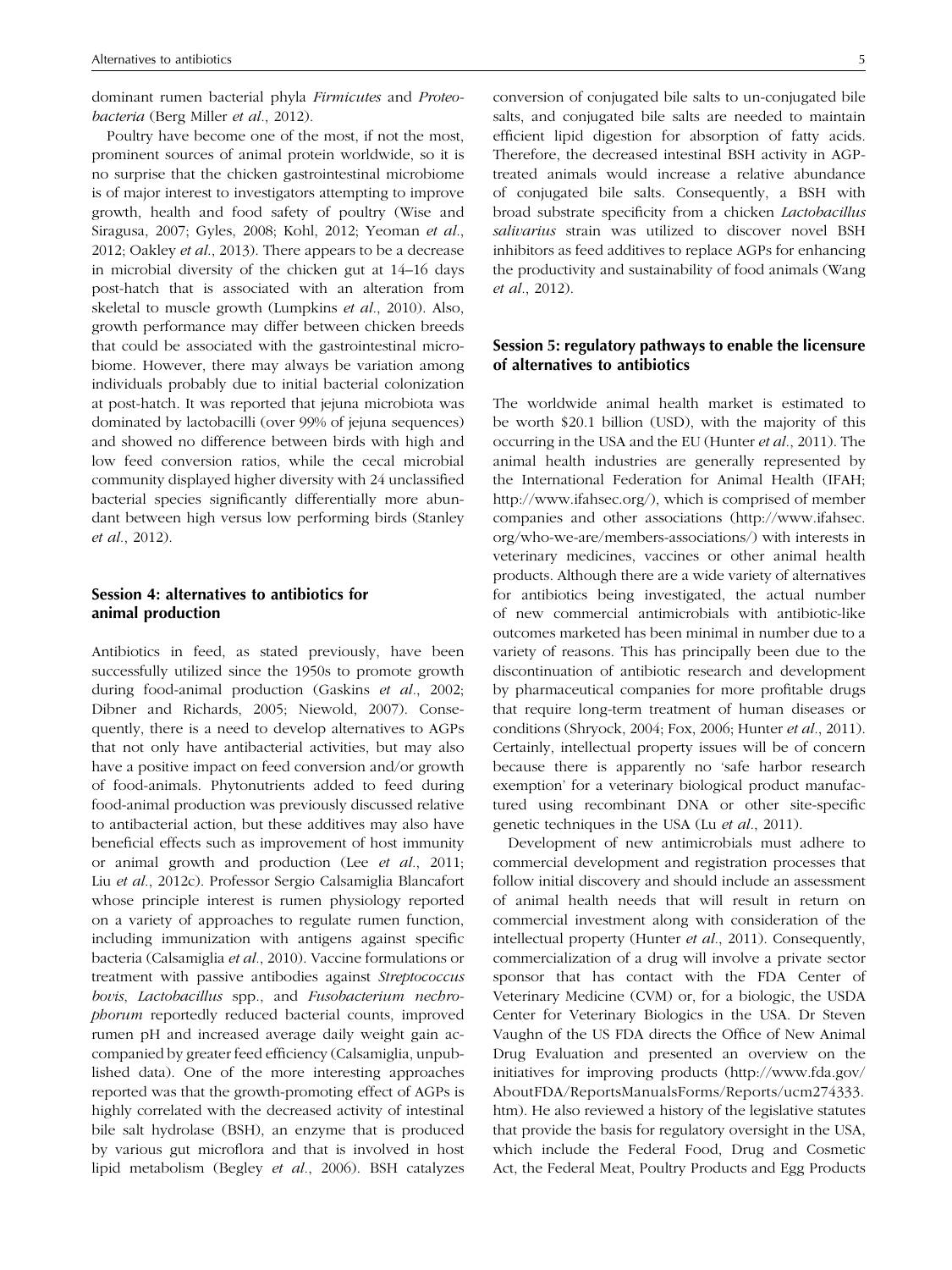Inspection Acts, Virus-Serum-Toxin Act and the Food Safety Modernization Act (Berry and Martin, 2008). Professor David K. J. Mackay, Head of Veterinary Medicines and Product Data Management for the European Medicines Agency, discussed the EU Action Plan against AMR that identifies seven areas of action that are most necessary, including development of new effective antimicrobials or alternatives for treatment (http://ec. europa.eu/health/antimicrobial\_resistance/policy/index\_ en.htm). Dr Huiyi Cai, Deputy President of the National Feed Industry Association, Peoples Republic of China, and General Director of the Feed Research Institute of the Chinese Academy of Agricultural Sciences, presented information on feed additives used during food-animal production that is regulated by the Ministry of Agriculture in China.

Industry representative Marike Dussault, Director, Regulatory Affairs & Pharmacovigilance at Pfizer, Inc., Canada, stressed that initial proof of efficacy of an antimicrobial compound is rarely the rate-limiting step, but that rather animal safety, delivery method and economics are usually the more stringent factors for advancing candidate drugs for commercial development. This also includes large-scale production accompanied by good manufacturing practices (GMPs) requirements that can inhibit transition to full-scale antimicrobial production. Octavia Panyella of Lohmann Animal Health reported that, unlike in the USA, no bacteriophage products have been registered in the EU and the regulation standards would follow those for a feed additive or for veterinary medicine. In the final analysis, it will be necessary for the private sector to partner with government or university investigators to bring any new or novel antimicrobials to commercial development. This will have to mean more involvement from the initial stages of development on the part of companies that have the ability to complete largescale production of a product followed by clinical or efficacy trials.

# Needs and recommendations from the panel discussions

Panel discussions at the end of each session were organized to capture problems, solutions and recommendations for advancing the research and development of alternatives to antibiotics. Three overarching themes that resonated across all panel discussions included concerns over the shortages of antimicrobials, further restrictions on their use and reservoirs of resistance genes accompanied by their transfer to pathogenic bacterial strains. The shortage of antimicrobials, either commercially available or under development for treating microbial infections of animals and, in particular, products that are effective against pathogens with antibiotic-resistant genes is a critical issue for animal agriculture. There are concerns that the effectiveness of many or all antibiotics

produced will eventually be confounded by resistance development in the target pathogens. There is a critical need to develop innovative antimicrobials that provide alternatives to conventional antibiotics and that are refractory to resistance development. Second, eliminating the use of antibiotics for animal production may have adverse consequences on the production, health and welfare of animals. Although the mechanisms by which antibiotics enhance animal production and health have not been fully elucidated, scientific advances resulting from new research tools such as metagenomics and other genome-enabled technologies are providing insights into the ecology of the gut microbiome, host–pathogen interactions, immune development, nutrition and health. These advanced research tools provide new opportunities for developing alternative strategies to enhance the production and health of livestock, poultry and fish. Lastly, commensal bacteria can serve as a reservoir of antibiotic resistance genes for eventual transfer to pathogenic strains. One potential strategy to avoid selecting for resistance genes in commensal bacteria is to develop alternative antimicrobials that are limited in their target pathogen range. One potential solution is to consider the selection of multiple products that can work synergistically, such as the production of phage cocktails that would target numerous pathogens simultaneously. Also, probiotics and enzymes could be utilized that target specific pathogens but potentially competitively favor establishment of beneficial microbes early in life. Several needs were identified, key among them were: (1) a need to conduct scientific studies to determine the efficacy and safety of alternative products; (2) a need to conduct studies under field conditions in target animal species; (3) a need to integrate nutrition, health and disease research; (4) the need for alternatives to antibiotics to be regulated as a drug, a biologic, a feed additive or possibly all; (5) alternatives to antibiotics should be developed according to national and international standards to meet the requirements for efficacy, safety and quality; (6) a need to engage regulatory agencies early in the process; (7) the need to link academia, government researchers, feed industry, pharmaceutical industry, regulatory agencies and livestock industries; and (8) stakeholders and the scientific community must accurately define the scope of future research, development and applications for alternatives to antibiotics.

#### Acknowledgments

The authors would like to thank the members of the Alternatives to Antibiotics Symposium Scientific Committee: Sergio Calsamiglia Blancafort, University of Barcelona; Frank Blecha, Kansas State University; Elisabeth Erlacher-Vindel, OIE; Brett Finlay, University of British Columbia; Henk P. Haagsman, Utrecht University; Robert Hancock, University of British Columbia; Filip Van Immerseel, Ghent University; David Mackay, European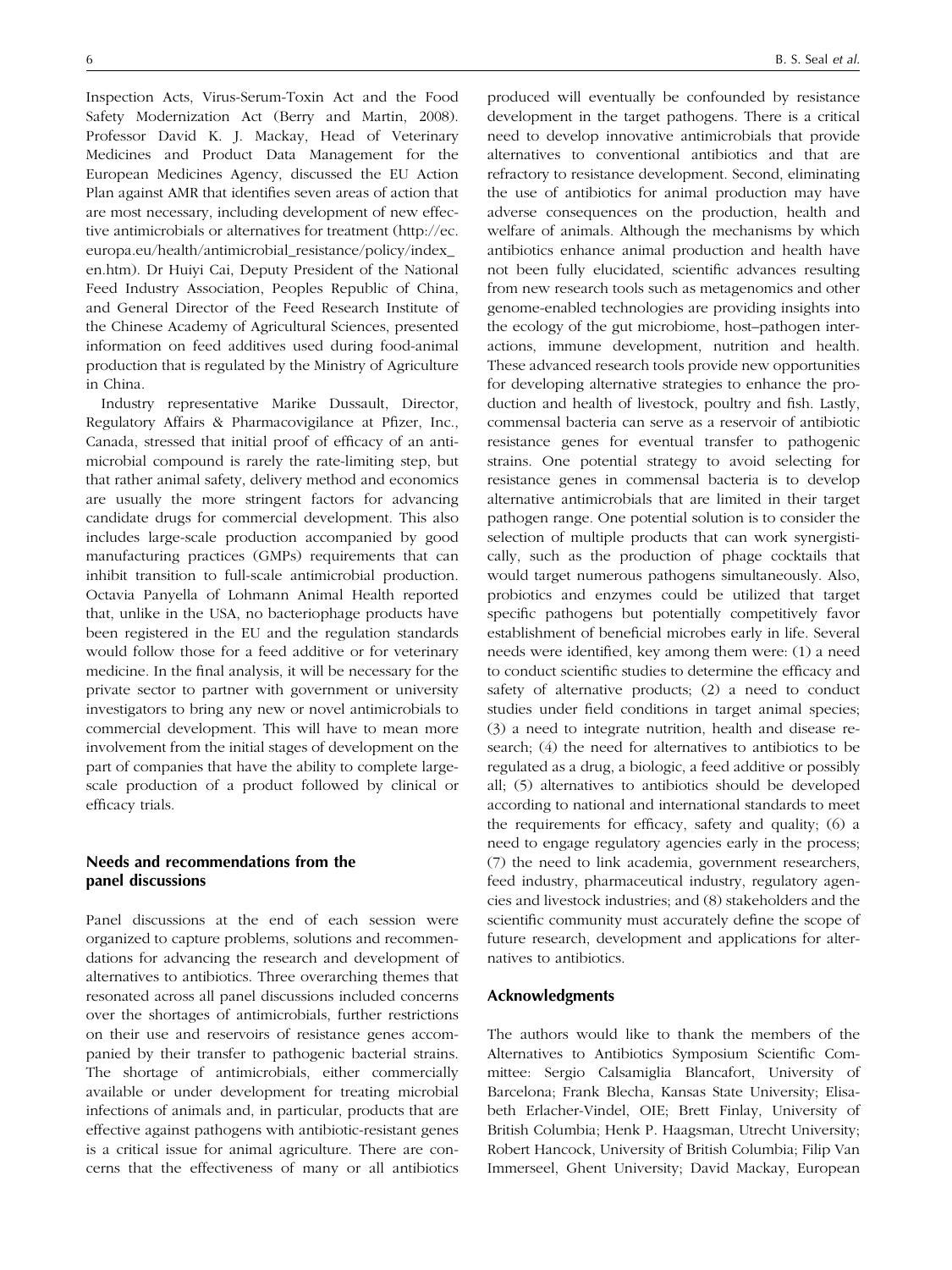Medicines Agency and John Wallace, University of Aberdeen. The authors also acknowledge the support provided by the ATA Symposium Organizing Committee and express our sincere thanks to Bernard Vallat and staff at the OIE for hosting the symposium. The helpful guidance of Abigail Charlet with Dodet Biosciences for conference management is greatly appreciated. Note: Mention of trade names or commercial products in this publication is solely for the purpose of providing specific information and does not imply recommendation or endorsement by the U.S. Department of Agriculture.

#### References

- Abd El-Khalek E, Kalmar ID, De Vroey M, Ducatelle R, Pasmans F, Werquin G and Janssens GP (2012). Indirect evidence for microbiota reduction through dietary mannanoligosaccharides in the pigeon, an avian species without functional caeca. Journal of Animal Physiology and Animal Nutrition (Berlin) 96: 1084–1090.
- Achanta M, Sunkara LT, Dai G, Bommineni YR, Jiang W and Zhang G (2012). Tissue expression and developmental regulation of chicken cathelicidin antimicrobial peptides. Journal of Animal Science and Biotechnology 3: 15.
- Adeola O and Cowieson AJ (2011). Board-Invited Review: opportunities and challenges in using exogenous enzymes to improve nonruminant animal production. Journal of Animal Science 89: 3189–3218.
- Amachawadi RG, Shelton NW, Shi X, Vinasco J, Dritz SS, Tokach MD, Nelssen JL, Scott HM and Nagaraja TG (2011). Selection of fecal enterococci exhibiting tcrB-mediated copper resistance in pigs fed diets supplemented with copper. Applied and Environmental Microbiology 77: 5597–5603.
- Atterbury RJ, Van Bergen MA, Ortiz F, Lovell MA, Harris JA, De Boer A, Wagenaar JA, Allen VM and Barrow PA (2007). Bacteriophage therapy to reduce Salmonella colonization of broiler chickens. Applied and Environmental Microbiology 73: 4543–4549.
- Becker PM, van Wikselaar PG, Mul MF, Pol A, Engel B, Wijdenes JW, van der Peet-Schwering CM, Wisselink HJ and Stockhofe-Zurwieden N (2012). Actinobacillus pleuropneumoniae is impaired by the garlic volatile allyl methyl sulfide (AMS) in vitro and in-feed garlic alleviates pleuropneumonia in a pig model. Veterinary Microbiology 154: 316–324.
- Beg QK, Kapoor M, Mahajan L and Hoondal GS (2001). Microbial xylanases and their industrial applications: a review. Applied Microbiology and Biotechnology 56: 326–338.
- Begley M, Hill C and Gahan CG (2006). Bile salt hydrolase activity in probiotics. Applied and Environmental Microbiology 72: 1729–1738.
- Berg Miller ME, Yeoman CJ, Chia N, Tringe SG, Angly FE, Edwards RA, Flint HJ, Lamed R, Bayer EA and White BA (2012). Phage-bacteria relationships and CRISPR elements revealed by a metagenomic survey of the rumen microbiome. Environmental Microbiology 14: 207–227.
- Berry IR and Martin RP (eds) (2008). The Pharmaceutical Regulatory Process, 2nd edn. London: Informa Healthcare; CRC Press.
- Bhaya D, Davison M and Barrangou R (2011). CRISPR-Cas systems in bacteria and archaea: versatile small RNAs for adaptive defense and regulation. Annual Reviews of Genetics 45: 273–297.
- Biliouris K, Babson D, Schmidt-Dannert C and Kaznessis YN (2012). Stochastic simulations of a synthetic bacteria-yeast ecosystem. BMC Systems Biology 6: 58.
- Boman HG, Faye I, Gudmundsson GH, Lee JY and Lidholm DA (1991). Cell-free immunity in Cecropia. A model system for antibacterial proteins. European Journal of Biochemistry 201: 23–31.
- Bommineni YR, Achanta M, Alexander J, Sunkara LT, Ritchey JW and Zhang G (2010). A fowlicidin-1 analog protects mice from lethal infections induced by methicillin-resistant Staphylococcus aureus. Peptides 31: 1225–1230.
- Bren L (2007). Bacteria-eating virus approved as food additive. FDA Consumer 41: 20–22.
- Brockmeier SL, Lager KM, Grubman MJ, Brough DE, Ettyreddy D, Sacco RE, Gauger PC, Loving CL, Vorwald AC, Kehrli ME Jr. and Lehmkuhl HD (2009). Adenovirus-mediated expression of interferon-alpha delays viral replication and reduces disease signs in swine challenged with porcine reproductive and respiratory syndrome virus. Viral Immunology 22: 173–180.
- Brockmeier SL, Loving CL, Nelson EA, Miller LC, Nicholson TL, Register KB, Grubman MJ, Brough DE and Kehrli ME Jr (2012). The presence of alpha interferon at the time of infection alters the innate and adaptive immune responses to porcine reproductive and respiratory syndrome virus. Clinical Vaccine Immunology 19: 508–514.
- Brüssow H (2012). What is needed for phage therapy to become a reality in Western medicine? Virology 434: 138–142.
- Calsamiglia S, Ferret A, Reynolds CK, Kristensen NB and van Vuuren AM (2010). Strategies for optimizing nitrogen use by ruminants. Animal 4: 1184–1196.
- Casewell M, Friis C, Marco E, McMullin P and Phillips I (2003). The European ban on growth-promoting antibiotics and emerging consequences for human and animal health. Journal of Antimicrobial Chemotherapy 52: 159-161.
- Castanon JI (2007). History of the use of antibiotic as growth promoters in European poultry feeds. Poultry Science 86: 2466–2471.
- Clemente JC, Ursell LK, Parfrey LW and Knight R (2012). The impact of the gut microbiota on human health: an integrative view. Cell 148: 1258–1270.
- Cook SR, Maiti PK, DeVinney R, Allen-Vercoe E, Bach SJ and McAllister TA (2007). Avian- and mammalian-derived antibodies against adherence-associated proteins inhibit host cell colonization by Escherichia coli O157:H7. Journal of Applied Microbiology 103: 1206–1219.
- Cotter PD, Hill C and Ross RP (2005). Bacteriocins: developing innate immunity for food. Nature Reviews Microbiology 3: 777–788.
- Demain AL (2006). From natural products discovery to commercialization: a success story. Journal of Industrial Microbiology and Biotechnology 33: 486–495.
- Demain AL (2009). Antibiotics: natural products essential to human health. Medical Research Reviews 29: 821–842.
- Dibner JJ and Richards JD (2005). Antibiotic growth promoters in agriculture: history and mode of action. Poultry Science 84: 634–643.
- DuPont HL (2007). The growing threat of food-borne bacterial enteropathogens of animal origin. Clinical Infectious Disease 45: 1353–1361.
- Eeckhaut V, Van Immerseel F, Teirlynck E, Pasmans F, Fievez V, Snauwaert C, Haesebrouck F, Ducatelle R, Louis P and Vandamme P (2008). Butyricicoccus pullicaecorum gen. nov., sp. nov., an anaerobic, butyrate-producing bacterium isolated from the caecal content of a broiler chicken. International Journal of Systematic Evolutionary Microbiology 58: 2799–2802.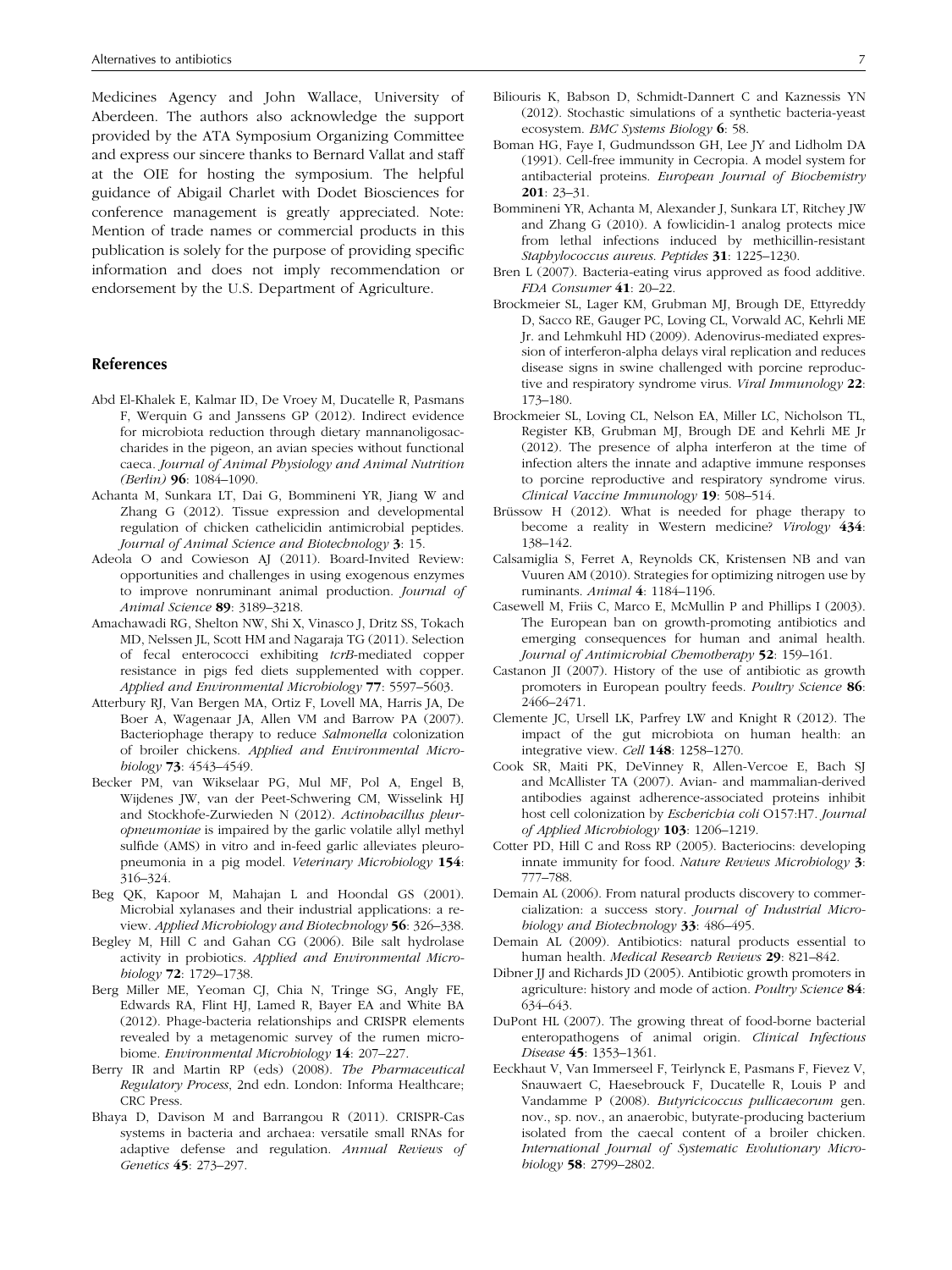- Eeckhaut V, Machiels K, Perrier C, Romero C, Maes S, Flahou B, Steppe M, Haesebrouck F, Sas B, Ducatelle R, Vermeire S and Van Immerseel F (2012). Butyricicoccus pullicaecorum in inflammatory bowel disease. Gut Epub ahead of print. doi:10.1136/gutjnl-2012-303611.
- Fischetti VA (2008). Bacteriophage lysins as effective antibacterials. Current Opinions in Microbiology 11: 393–400.
- Foligné B, Peys E, Vandenkerckhove J, Van Hemel J, Dewulf J, Breton J, Pot B (2012). Spores from two distinct colony types of the strain Bacillus subtilis PB6 substantiate antiinflammatory probiotic effects in mice. Clinical Nutrition 31: 987–994.
- Fox JL (2006). The business of developing antibacterials. Nature Biotechnology 24: 1521–1528.
- Fuller R (1989). Probiotics in man and animals. Journal of Applied Bacteriology 66: 365-378.
- Gaskins HR, Collier CT and Anderson DB (2002). Antibiotics as growth promotants: mode of action. Animal Biotechnology 13: 29–42.
- Gibson GR and Roberfroid MB (1995). Dietary modulation of the human colonic microbiota: introducing the concept of prebiotics. Journal of Nutrition 125: 1401-1412.
- Gyles CL (2008). Antimicrobial resistance in selected bacteria from poultry. Animal Health Research Reviews 9: 149-158.
- Hatoum R, Labrie S and Fliss I (2012). Antimicrobial and probiotic properties of yeasts: from fundamental to novel applications. Frontiers in Food Microbiology 3: 421.
- Haefner S, Knietsch A, Scholten E, Braun J, Lohscheidt M and Zelder O (2005). Biotechnological production and applications of phytases. Applied Microbiology and Biotechnology 68: 588–597.
- Hess M, Sczyrba A, Egan R, Kim TW, Chokhawala H, Schroth G, Luo S, Clark DS, Chen F, Zhang T, Mackie RI, Pennacchio LA, Tringe SG, Visel A, Woyke T, Wang Z and Rubin EM (2011). Metagenomic discovery of biomassdegrading genes and genomes from cow rumen. Science 331: 463–467.
- Higgins SE, Wolfenden AD, Tellez G, Hargis BM and Porter TE (2011). Transcriptional profiling of cecal gene expression in probiotic- and Salmonella-challenged neonatal chicks. Poultry Science 90: 901–913.
- Honda K and Littman DR (2012). The microbiome in infectious disease and inflammation. Annual Reviews of Immunology 30: 759–795.
- Hooper LV, Littman DR and Macpherson AJ (2012). Interactions between the microbiota and the immune system. Science 336: 1268–1273.
- Hong YH, Lillehoj HS, Siragusa GR, Bannerman DD and Lillehoj EP (2008). Antimicrobial activity of chicken NK-lysin against Eimeria sporozoites. Avian Diseases 52: 302–305.
- Hunter RP, Shryock TR, Cox BR, Butler RM and Hammelman JE (2011). Overview of the animal health drug development and registration process: an industry perspective. Future Medicinal Chemistry 3: 881-886.
- Huyghebaert G, Ducatelle R and Van Immerseel F (2011). An update on alternatives to antimicrobial growth promoters for broilers. Veterinary Journal 187: 182–188.
- Isaacson R and Kim HB (2012). The intestinal microbiome of the pig. Animal Health Research Reviews 13: 100–109.
- Joerger RD (2003). Alternatives to antibiotics: bacteriocins, antimicrobial peptides and bacteriophages. Poultry Science 82: 640–647.
- Johnson SC, Yang M and Murthy PP (2010). Heterologous expression and functional characterization of a plant alkaline phytase in Pichia pastoris. Protein Expression and Purification 74: 196–203.
- Kenny M, Smidt H, Mengheri E and Miller B (2011). Probiotics do they have a role in the pig industry? Animal 5: 462–470.
- Khafipour E, Plaizier JC, Aikman PC and Krause DO (2011). Population structure of rumen Escherichia coli associated with subacute ruminal acidosis (SARA) in dairy cattle. Journal of Dairy Science 94: 351–360.
- Kin NW, Chen Y, Stefanov EK, Gallo RL and Kearney JF (2011). Cathelin-related antimicrobial peptide differentially regulates T- and B-cell function. European Journal of Immunology 41: 3006–3016.
- Klemperer F (1893). Ueber natürliche Immunität und ihre Verwerthung für die Immunisirungstherapie. Archives of Experimental Pathology and Pharmacology 31: 356–382.
- Kohl KD (2012). Diversity and function of the avian gut microbiota. Journal of Comparative Physiology B 182: 591–602.
- Kolida S and Gibson GR (2011). Synbiotics in health and disease. Annual Reviews in Food Science and Technology 2: 373–393.
- Kollanoor-Johny A, Mattson T, Baskaran SA, Amalaradjou MA, Hoagland TA, Darre MJ, Khan MI, Schreiber DT, Donoghue AM, Donoghue DJ and Venkitanarayanan K (2012). Caprylic acid reduces Salmonella Enteritidis populations in various segments of digestive tract and internal organs of 3- and 6-week-old broiler chickens, therapeutically. Poultry Science **91**: 1686–1694.
- Lee SH, Lillehoj HS, Jang SI, Lee KW, Bravo D and Lillehoj EP (2011). Effects of dietary supplementation with phytonutrients on vaccine-stimulated immunity against infection with Eimeria tenella. Veterinary Parasitology 181: 97–105.
- Liu D, Guo Y, Wang Z and Yuan J (2012a). Exogenous lysozyme influences Clostridium perfringens colonization and intestinal barrier function in broiler chickens. Avian Pathology 39: 17–24.
- Liu D, Guo S and Guo Y (2012b). Xylanase supplementation to a wheat-based diet alleviated the intestinal mucosal barrier impairment of broiler chickens challenged by Clostridium perfringens. Avian Pathology 41: 291–298.
- Liu Y, Han F, Xie Y and Wang Y (2011). Comparative antimicrobial activity and mechanism of action of bovine lactoferricin-derived synthetic peptides. Biometals 24: 1069–1078.
- Liu Y, Song M, Che TM, Bravo D and Pettigrew JE (2012c). Antiinflammatory effects of several plant extracts on porcine alveolar macrophages in vitro. Journal of Animal Science 90: 2774–2783.
- Lloyd DH (2012). Alternatives to conventional antimicrobial drugs: a review of future prospects. Veterinary Dermatology 23: 299–304.
- Lozupone CA, Stombaugh JI, Gordon JI, Jansson JK and Knight R (2012). Diversity, stability and resilience of the human gut microbiota. Nature 489: 220–230.
- Lu DL, Kowalski TJ and Jarecki-Black J (2011). Intellectual property issues for veterinary pharmaceuticals in the USA. Future Medicinal Chemistry 3: 847–850.
- Lumpkins BS, Batal AB and Lee MD (2010). Evaluation of the bacterial community and intestinal development of different genetic lines of chickens. Poultry Science 89: 1614–1621.
- Oakley BB, Morales CA, Line J, Berrang ME, Meinersmann RJ, Tillman GE, Wise MG, Siragusa GR, Hiett KL and Seal BS (2013). The poultry-associated microbiome: network analysis and farm-to-fork characterizations. PLoS ONE 8: e57190.
- Maiti P and Hare J (2010) US Patent No. 7,713,527: Specific Avian Egg Antibodies for Disease prevention and Improvement of Growth Performance.
- Mao S, Zhang R, Wang D and Zhu W (2012). The diversity of the fecal bacterial community and its relationship with the concentration of volatile fatty acids in the feces during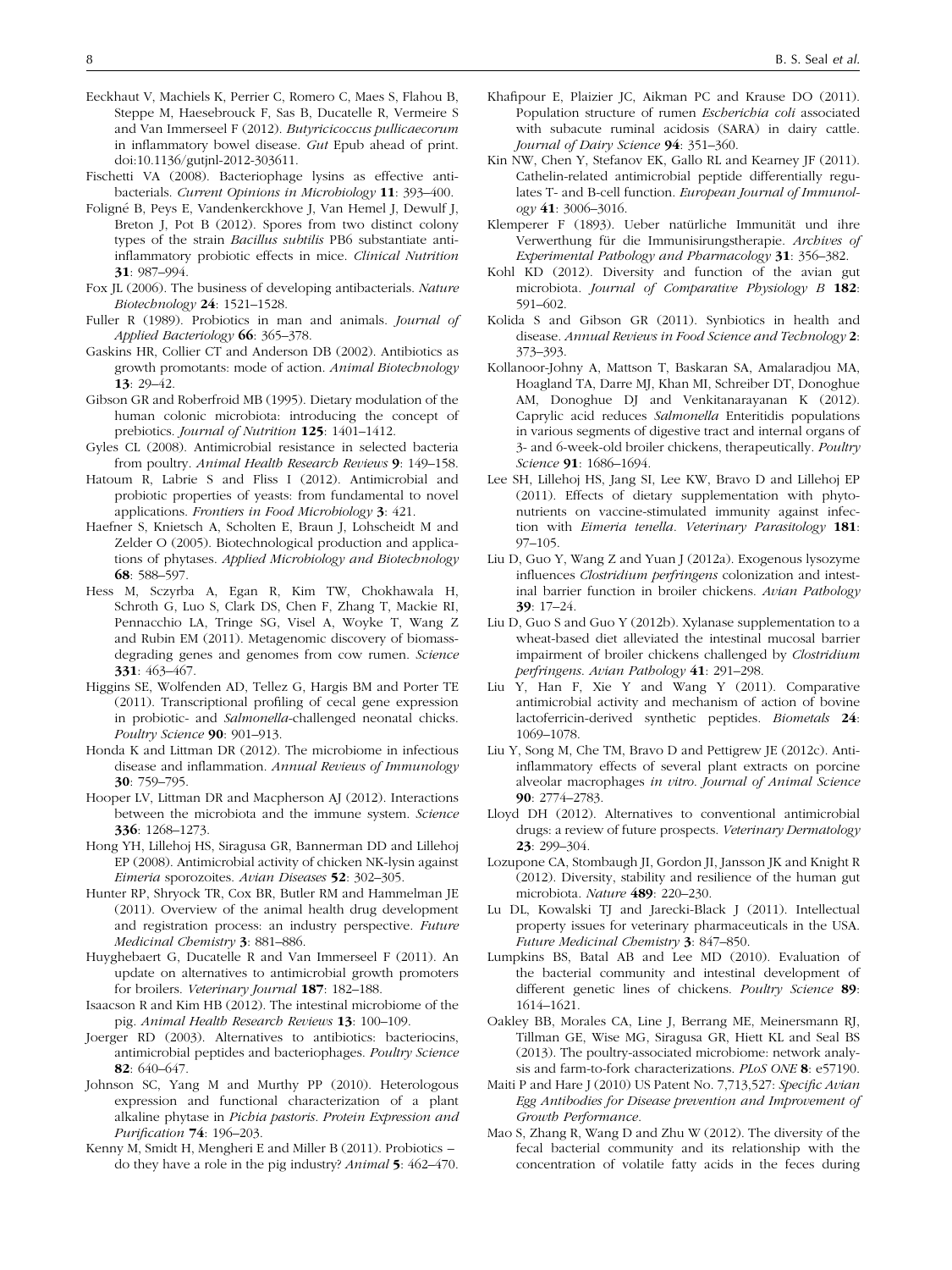subacute rumen acidosis in dairy cows. BMC Veterinary Research 8: 237.

- Millet S and Maertens L (2011). The European ban on antibiotic growth promoters in animal feed: from challenges to opportunities. Veterinary Journal 187: 143–144.
- Mokili JL, Rohwer F and Dutilh BE (2012). Metagenomics and future perspectives in virus discovery. Current Opinions in Virology 2: 63–77.
- National Academy of Sciences (2006). Treating Infectious Diseases in a Microbial World: Report of Two Workshops on Novel Antimicrobial Therapeutics. ISBN: 0-309-65490-4. [Available online at http://www.nap.edu/catalog.php? record\_id=11471]
- Newbold CJ, Wallace RJ and Walker-Bax ND (2012). Potentiation by metal ions of the efficacy of the ionophores, monensin and tetronasin, towards four species of ruminal bacteria. FEMS Microbiology Letters 338: 161–167.
- Niewold TA (2007). The nonantibiotic anti-inflammatory effect of antimicrobial growth promoters, the real mode of action? A hypothesis. Poultry Science 86: 605–609.
- Persoons D, Dewulf J, Smet A, Herman L, Heyndrickx M, Martel A, Catry B, Butaye P and Haesebrouck F (2010). Prevalence and persistence of antimicrobial resistance in broiler indicator bacteria. Microbial Drug Resistance 16: 67–74.
- Pirnay JP, De Vos D, Verbeken G, Merabishvili M, Chanishvili N, Vaneechoutte M, Zizi M, Laire G, Lavigne R, Huys I, Van den Mooter G, Buckling A, Debarbieux L, Pouillot F, Azeredo J, Kutter E, Dublanchet A, Górski A and Adamia R (2011). The phage therapy paradigm: prêt-à-porter or surmesure? Pharmaceutical Research 28: 934-937.
- Pouillot F, Chomton M, Blois H, Courroux C, Noelig J, Bidet P, Bingen E and Bonacorsi S (2012). Efficacy of bacteriophage therapy in experimental sepsis and meningitis caused by a clone O25b:H4-ST131 Escherichia coli strain producing CTX-M-15. Antimicrobial Agents and Chemotherapy 56: 3568–3575.
- Prescott JF (2008). Antimicrobial use in food and companion animals. Animal Health Research Reviews 9: 127–133.
- Qiu R, Croom J, Ali RA, Ballou AL, Smith CD, Ashwell CM, Hassan HM, Chiang CC and Koci MD (2012). Direct fed microbial supplementation repartitions host energy to the immune system. *Journal of Animal Science* **90**: 2639–2651.
- Reyes A, Semenkovich NP, Whiteson K, Rohwer F and Gordon JI (2012). Going viral: next-generation sequencing applied to phage populations in the human gut. Nature Reviews Microbiology  $10:607-617$ .
- Russell SL and Finlay BB (2012). The impact of gut microbes in allergic diseases. Current Opinion in Gastroenterology 28: 563–569.
- Sang Y and Blecha F (2008). Antimicrobial peptides and bacteriocins: alternatives to traditional antibiotics. Animal Health Research Reviews 9: 227–235.
- Sang Y and Blecha F (2009). Porcine host defense peptides: expanding repertoire and functions. Developmental and Comparative Immunology 33: 334–343.
- Schmelcher M, Donovan DM and Loessner MJ (2012a). Bacteriophage endolysins as novel antimicrobials. Future Microbiology 7: 1147–1171.
- Schmelcher M, Powell AM, Becker SC, Camp MJ and Donovan DM (2012b). Chimeric phage lysins act synergistically with lysostaphin to kill mastitis-causing Staphylococcus aureus in murine mammary glands. Applied and Environmental Microbiology 78: 2297–2305.
- Schmelcher M, Shabarova T, Eugster MR, Eichenseher F, Tchang VS, Banz M and Loessner MJ (2010). Rapid multiplex detection and differentiation of Listeria cells by use of fluorescent phage endolysin cell wall binding domains. Applied and Environmental Microbiology 76: 5745–5756.
- Shryock TR (2004). The future of anti-infective products in animal health. Nature Reviews Microbiology 2: 425–430.
- Simmons M, Donovan DM, Siragusa GR and Seal BS (2010). Recombinant expression of two bacteriophage proteins that lyse Clostridium perfringens and share identical sequences in the C-terminal cell wall binding domain of the molecules but are dissimilar in their N-terminal active domains. Journal of Agricultural and Food Chemistry 58: 10330-10337.
- Smith HW, Huggins MB and Shaw KW (1987). The control of experimental Escherichia coli diarrhea in calves by means of bacteriophages. Journal of General Microbiology 133: 1111–1126.
- Stanley D, Denman SE, Hughes RJ, Geier MS, Crowley TM, Chen H, Haring VR and Moore RJ (2012). Intestinal microbiota associated with differential feed conversion efficiency in chickens. Applied Microbiology and Biotechnology 96: 1361–1369.
- Steinbach F, Müller KE, Aasted B, Amadori M, Büttner M, Carter S, Charley B, Dominguez J, Fossum C, Fischer U, Goddeeris B, Hopkins J, Kaspers B, Marti E, Ollier W, Rutten VP, Saalmüller A, Storset AK, Toman M, Werling D, Weber CN and Mauel S (2010). Summary of the third European Veterinary Immunology Workshop (EVIW), September 2009, Berlin, Germany. Veterinary Immunology and Immunopathology 136: 350–356.
- Sulakvelidze A (2005). Phage therapy: an attractive option for dealing with antibiotic-resistant bacterial infections. Drug Discovery Today 10: 807–809.
- Tini M, Jewell UR, Camenisch G, Chilov D and Gassmann M (2002). Generation and application of chicken egg-yolk antibodies. Comparative Biochemistry and Physiology A: Molecular and Integrative Physiology 131: 569-574.
- van Dijk A, Molhoek EM, Veldhuizen EJ, Bokhoven JL, Wagendorp E, Bikker F and Haagsman HP (2009). Identification of chicken cathelicidin-2 core elements involved in antibacterial and immunomodulatory activities. Molecular Immunology 46: 2465-2473.
- van Dijk A, Molhoek EM, Bikker FJ, Yu PL, Veldhuizen EJ and Haagsman HP (2011). Avian cathelicidins: paradigms for the development of anti-infectives. Veterinary Microbiology 153: 27–36.
- van Dijk A, Herrebout M, Tersteeg-Zijderveld MH, Tjeerdsmavan Bokhoven JL, Bleumink-Pluym N, Jansman AJ, Veldhuizen EJ and Haagsman HP (2012). Campylobacter jejuni is highly susceptible to killing by chicken host defense peptide cathelicidin-2 and suppresses intestinal cathelicidin-2 expression in young broilers. Veterinary Microbiology **160**: 347-354.
- Wallace RJ, Oleszek W, Franz C, Hahn I, Baser KH, Mathe A and Teichmann K (2010). Dietary plant bioactives for poultry health and productivity. British Poultry Science 51: 461–487.
- Wang Z, Zeng X, Mo Y, Smith K, Guo Y and Lin J (2012). Identification and characterization of a bile salt hydrolase from *Lactobacillus salivarius* for development of novel alternatives to antibiotic growth promoters. Applied and Environmental Microbiology 78: 8795-8802.
- Windisch W, Schedle K, Plitzner C and Kroismayr A (2008). Use of phytogenic products as feed additives for swine and poultry. Journal of Animal Science 86: E140–E148.
- Wise MG and Siragusa GR (2007). Quantitative analysis of the intestinal bacterial community in one- to three-week-old commercially reared broiler chickens fed conventional or antibiotic-free vegetable-based diets. Journal of Applied Microbiology 102: 1138–1149.
- Wuerth K and Hancock RE (2011). New insights into cathelicidin modulation of adaptive immunity. European Journal of Immunology 41: 2817–2819.